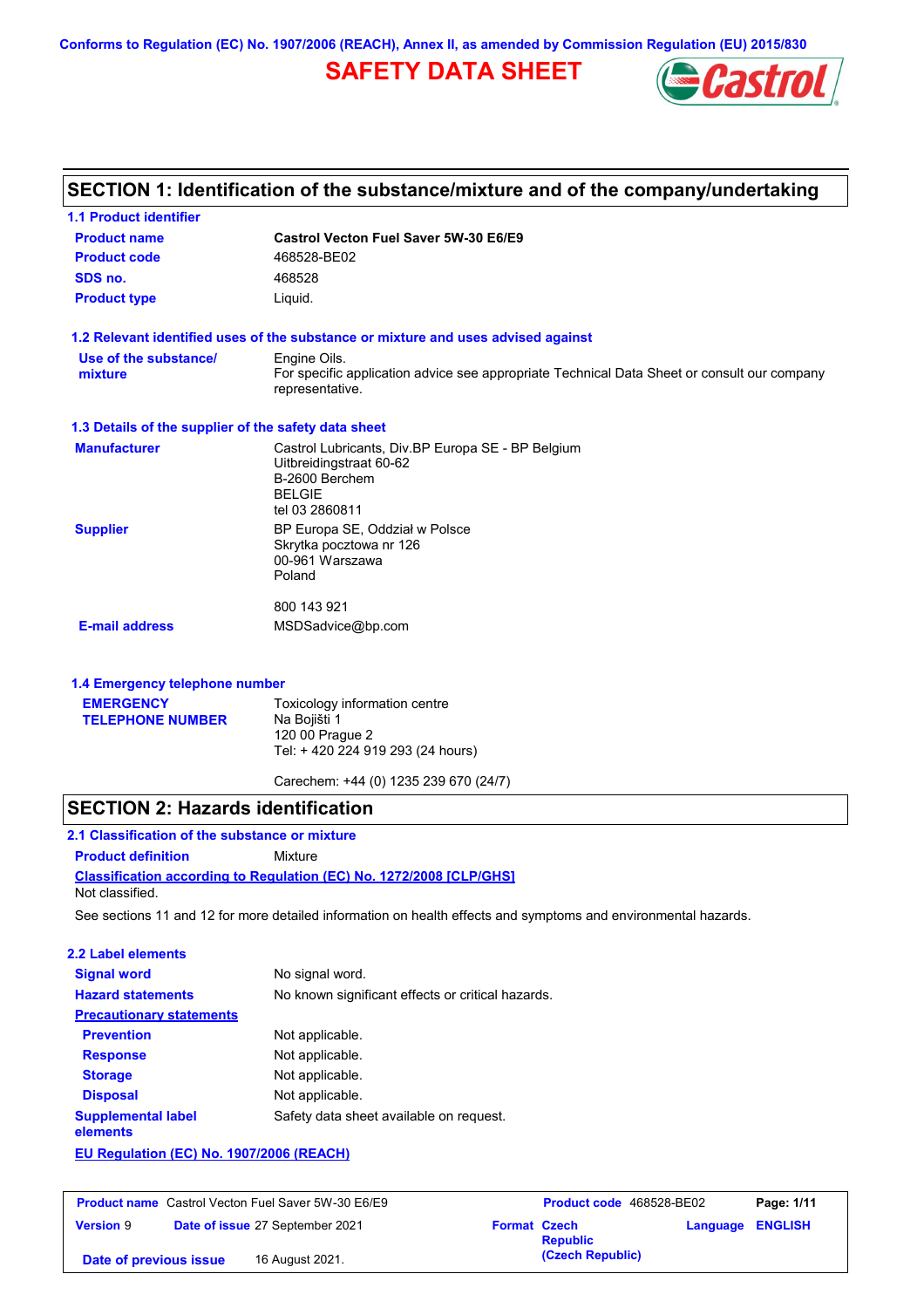# **SECTION 2: Hazards identification**

| <b>Annex XVII - Restrictions</b><br>on the manufacture,<br>placing on the market<br>and use of certain<br>dangerous substances,<br>mixtures and articles<br><b>Special packaging requirements</b> | Not applicable.                                                                                                                                                                                                                 |
|---------------------------------------------------------------------------------------------------------------------------------------------------------------------------------------------------|---------------------------------------------------------------------------------------------------------------------------------------------------------------------------------------------------------------------------------|
| <b>Containers to be fitted</b><br>with child-resistant<br>fastenings                                                                                                                              | Not applicable.                                                                                                                                                                                                                 |
| <b>Tactile warning of danger</b>                                                                                                                                                                  | Not applicable.                                                                                                                                                                                                                 |
| 2.3 Other hazards                                                                                                                                                                                 |                                                                                                                                                                                                                                 |
| <b>Results of PBT and vPvB</b><br>assessment                                                                                                                                                      | Product does not meet the criteria for PBT or vPvB according to Regulation (EC) No. 1907/2006,<br>Annex XIII.                                                                                                                   |
| <b>Product meets the criteria</b><br>for PBT or vPvB according<br>to Regulation (EC) No.<br><b>1907/2006, Annex XIII</b>                                                                          | This mixture does not contain any substances that are assessed to be a PBT or a vPvB.                                                                                                                                           |
| Other hazards which do<br>not result in classification                                                                                                                                            | Defatting to the skin.<br><b>USED ENGINE OILS</b><br>Used engine oil may contain hazardous components which have the potential to cause skin<br>cancer.<br>See Toxicological Information, section 11 of this Safety Data Sheet. |

# **SECTION 3: Composition/information on ingredients**

**Mixture** 

### **3.2 Mixtures**

**Product definition**

Highly refined base oil (IP 346 DMSO extract < 3%). Synthetic base stock. Proprietary performance additives.

| <b>Product/ingredient</b><br>name                             | <b>Identifiers</b>                                                                   | $\frac{9}{6}$ | <b>Regulation (EC) No.</b><br>1272/2008 [CLP] | <b>Type</b> |
|---------------------------------------------------------------|--------------------------------------------------------------------------------------|---------------|-----------------------------------------------|-------------|
| Distillates (petroleum), hydrotreated<br>heavy paraffinic     | REACH #: 01-2119484627-25<br>EC: 265-157-1<br>CAS: 64742-54-7<br>Index: 649-467-00-8 | ≥25 - ≤50     | Asp. Tox. 1, H304                             | [1] [2]     |
| Distillates (petroleum), hydrotreated<br>heavy paraffinic     | REACH #: 01-2119484627-25<br>EC: 265-157-1<br>CAS: 64742-54-7<br>Index: 649-467-00-8 | ≤10           | Not classified.                               | $[2]$       |
| Distillates (petroleum), solvent-<br>dewaxed heavy paraffinic | REACH #: 01-2119471299-27<br>EC: 265-169-7<br>CAS: 64742-65-0<br>Index: 649-474-00-6 | -≤3           | Asp. Tox. 1, H304                             | [1] [2]     |
| Distillates (petroleum), hydrotreated<br>light paraffinic     | REACH #: 01-2119487077-29<br>EC: 265-158-7<br>CAS: 64742-55-8<br>Index: 649-468-00-3 | -≤3           | Asp. Tox. 1, H304                             | [1] [2]     |
| Distillates (petroleum), solvent-<br>dewaxed light paraffinic | REACH #: 01-2119480132-48<br>EC: 265-159-2<br>CAS: 64742-56-9<br>Index: 649-469-00-9 | ב≥            | Asp. Tox. 1, H304                             | [1] [2]     |

**See Section 16 for the full text of the H statements declared above.**

#### Type

[1] Substance classified with a health or environmental hazard

[2] Substance with a workplace exposure limit

[3] Substance meets the criteria for PBT according to Regulation (EC) No. 1907/2006, Annex XIII

[4] Substance meets the criteria for vPvB according to Regulation (EC) No. 1907/2006, Annex XIII

[5] Substance of equivalent concern

[6] Additional disclosure due to company policy

Occupational exposure limits, if available, are listed in Section 8.

| <b>Product name</b> Castrol Vecton Fuel Saver 5W-30 E6/E9 |                                 | <b>Product code</b> 468528-BE02 |                  | Page: 2/11              |  |
|-----------------------------------------------------------|---------------------------------|---------------------------------|------------------|-------------------------|--|
| <b>Version 9</b>                                          | Date of issue 27 September 2021 | <b>Format Czech</b>             | <b>Republic</b>  | <b>Language ENGLISH</b> |  |
| Date of previous issue                                    | 16 August 2021.                 |                                 | (Czech Republic) |                         |  |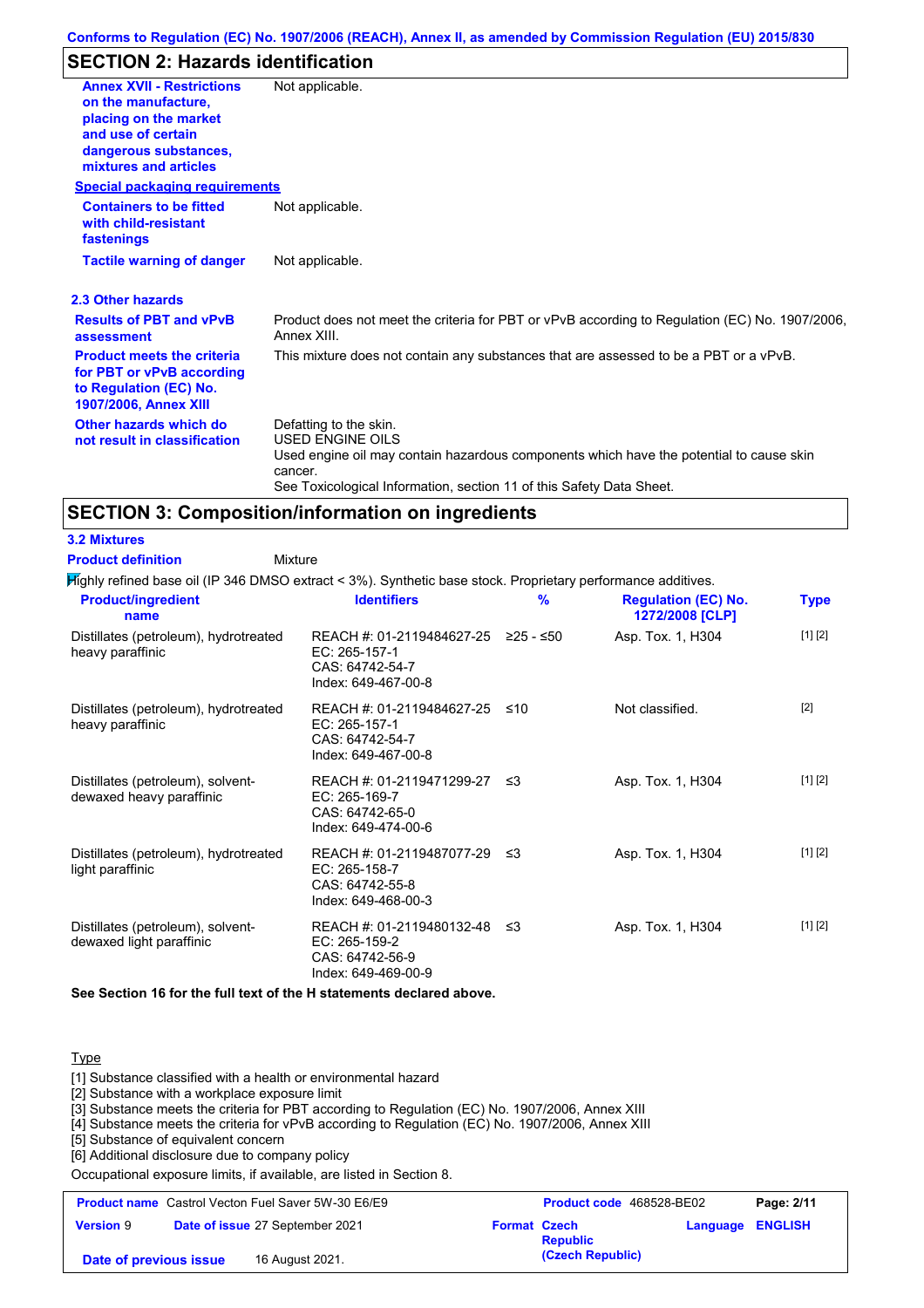### **SECTION 4: First aid measures**

#### Do not induce vomiting unless directed to do so by medical personnel. Get medical attention if symptoms occur. In case of contact, immediately flush eyes with plenty of water for at least 15 minutes. Eyelids should be held away from the eyeball to ensure thorough rinsing. Check for and remove any contact lenses. Get medical attention. **4.1 Description of first aid measures** If inhaled, remove to fresh air. Get medical attention if symptoms occur. **Ingestion Inhalation Eye contact Protection of first-aiders** No action shall be taken involving any personal risk or without suitable training. **Skin contact** Wash skin thoroughly with soap and water or use recognised skin cleanser. Remove contaminated clothing and shoes. Wash clothing before reuse. Clean shoes thoroughly before reuse. Get medical attention if irritation develops.

#### **4.2 Most important symptoms and effects, both acute and delayed**

See Section 11 for more detailed information on health effects and symptoms.

### **Potential acute health effects**

| <b>Inhalation</b>   | Vapour inhalation under ambient conditions is not normally a problem due to low vapour<br>pressure.               |
|---------------------|-------------------------------------------------------------------------------------------------------------------|
| <b>Ingestion</b>    | No known significant effects or critical hazards.                                                                 |
| <b>Skin contact</b> | Defatting to the skin. May cause skin dryness and irritation.                                                     |
| Eye contact         | No known significant effects or critical hazards.                                                                 |
|                     | Delayed and immediate effects as well as chronic effects from short and long-term exposure                        |
| <b>Inhalation</b>   | Overexposure to the inhalation of airborne droplets or aerosols may cause irritation of the<br>respiratory tract. |
| <b>Ingestion</b>    | Ingestion of large quantities may cause nausea and diarrhoea.                                                     |
| <b>Skin contact</b> | Prolonged or repeated contact can defat the skin and lead to irritation and/or dermatitis.                        |
| Eye contact         | Potential risk of transient stinging or redness if accidental eye contact occurs.                                 |

#### **4.3 Indication of any immediate medical attention and special treatment needed**

**Notes to physician** Treatment should in general be symptomatic and directed to relieving any effects.

### **SECTION 5: Firefighting measures**

| 5.1 Extinguishing media                                   |                                                                                                                                                                                                                                                                                                                                                                   |
|-----------------------------------------------------------|-------------------------------------------------------------------------------------------------------------------------------------------------------------------------------------------------------------------------------------------------------------------------------------------------------------------------------------------------------------------|
| <b>Suitable extinguishing</b><br>media                    | In case of fire, use foam, dry chemical or carbon dioxide extinguisher or spray.                                                                                                                                                                                                                                                                                  |
| <b>Unsuitable extinguishing</b><br>media                  | Do not use water jet. The use of a water jet may cause the fire to spread by splashing the<br>burning product.                                                                                                                                                                                                                                                    |
| 5.2 Special hazards arising from the substance or mixture |                                                                                                                                                                                                                                                                                                                                                                   |
| <b>Hazards from the</b><br>substance or mixture           | In a fire or if heated, a pressure increase will occur and the container may burst.                                                                                                                                                                                                                                                                               |
| <b>Hazardous combustion</b><br>products                   | Combustion products may include the following:<br>carbon oxides $(CO, CO2)$ (carbon monoxide, carbon dioxide)                                                                                                                                                                                                                                                     |
| 5.3 Advice for firefighters                               |                                                                                                                                                                                                                                                                                                                                                                   |
| <b>Special precautions for</b><br>fire-fighters           | No action shall be taken involving any personal risk or without suitable training. Promptly<br>isolate the scene by removing all persons from the vicinity of the incident if there is a fire.                                                                                                                                                                    |
| <b>Special protective</b><br>equipment for fire-fighters  | Fire-fighters should wear appropriate protective equipment and self-contained breathing<br>apparatus (SCBA) with a full face-piece operated in positive pressure mode. Clothing for fire-<br>fighters (including helmets, protective boots and gloves) conforming to European standard EN<br>469 will provide a basic level of protection for chemical incidents. |

### **SECTION 6: Accidental release measures**

### **6.1 Personal precautions, protective equipment and emergency procedures**

| <b>For non-emergency</b> | No action shall be taken involving any personal risk or without suitable training. Evacuate                                             |
|--------------------------|-----------------------------------------------------------------------------------------------------------------------------------------|
| personnel                | surrounding areas. Keep unnecessary and unprotected personnel from entering. Do not touch                                               |
|                          | or walk through spilt material. Floors may be slippery; use care to avoid falling. Put on<br>appropriate personal protective equipment. |
|                          |                                                                                                                                         |

| <b>Product name</b> Castrol Vecton Fuel Saver 5W-30 E6/E9 |  | Product code 468528-BE02        |                     | Page: 3/11       |                         |  |
|-----------------------------------------------------------|--|---------------------------------|---------------------|------------------|-------------------------|--|
| <b>Version 9</b>                                          |  | Date of issue 27 September 2021 | <b>Format Czech</b> | <b>Republic</b>  | <b>Language ENGLISH</b> |  |
| Date of previous issue                                    |  | 16 August 2021.                 |                     | (Czech Republic) |                         |  |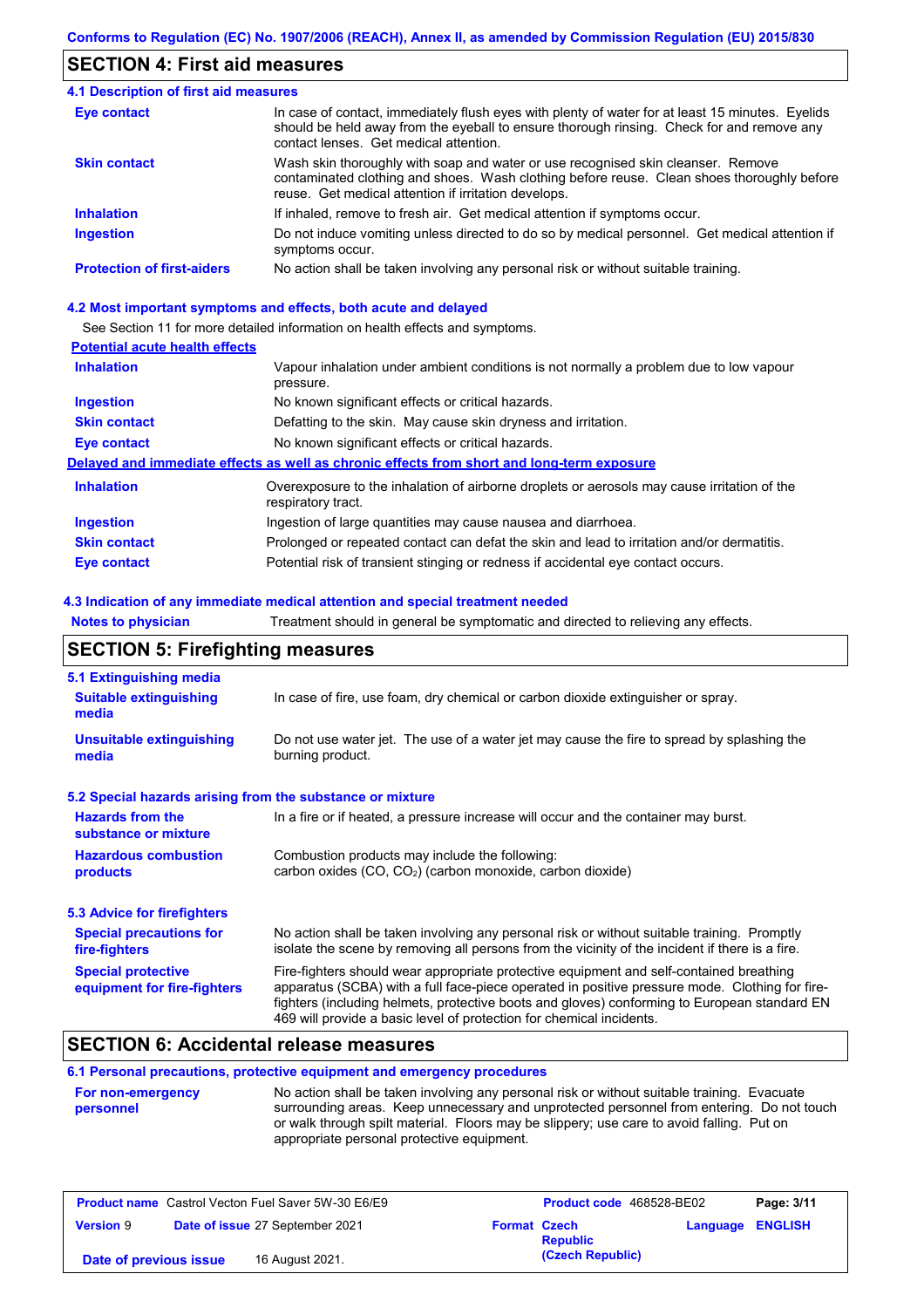# **SECTION 6: Accidental release measures**

| For emergency responders                                 | If specialised clothing is required to deal with the spillage, take note of any information in<br>Section 8 on suitable and unsuitable materials. See also the information in "For non-<br>emergency personnel".                                                                                                                                                                               |
|----------------------------------------------------------|------------------------------------------------------------------------------------------------------------------------------------------------------------------------------------------------------------------------------------------------------------------------------------------------------------------------------------------------------------------------------------------------|
| <b>6.2 Environmental</b><br>precautions                  | Avoid dispersal of spilt material and runoff and contact with soil, waterways, drains and sewers.<br>Inform the relevant authorities if the product has caused environmental pollution (sewers,<br>waterways, soil or air).                                                                                                                                                                    |
| 6.3 Methods and material for containment and cleaning up |                                                                                                                                                                                                                                                                                                                                                                                                |
| <b>Small spill</b>                                       | Stop leak if without risk. Move containers from spill area. Absorb with an inert material and<br>place in an appropriate waste disposal container. Dispose of via a licensed waste disposal<br>contractor.                                                                                                                                                                                     |
| <b>Large spill</b>                                       | Stop leak if without risk. Move containers from spill area. Prevent entry into sewers, water<br>courses, basements or confined areas. Contain and collect spillage with non-combustible,<br>absorbent material e.g. sand, earth, vermiculite or diatomaceous earth and place in container<br>for disposal according to local regulations. Dispose of via a licensed waste disposal contractor. |
| 6.4 Reference to other<br><b>sections</b>                | See Section 1 for emergency contact information.<br>See Section 5 for firefighting measures.<br>See Section 8 for information on appropriate personal protective equipment.<br>See Section 12 for environmental precautions.<br>See Section 13 for additional waste treatment information.                                                                                                     |

# **SECTION 7: Handling and storage**

### **7.1 Precautions for safe handling**

**8.1 Control parameters**

| <b>Protective measures</b>                                                           | Put on appropriate personal protective equipment.                                                                                                                                                                                                                                                                                                                                                                                                                                        |
|--------------------------------------------------------------------------------------|------------------------------------------------------------------------------------------------------------------------------------------------------------------------------------------------------------------------------------------------------------------------------------------------------------------------------------------------------------------------------------------------------------------------------------------------------------------------------------------|
| <b>Advice on general</b><br>occupational hygiene                                     | Eating, drinking and smoking should be prohibited in areas where this material is handled.<br>stored and processed. Wash thoroughly after handling. Remove contaminated clothing and<br>protective equipment before entering eating areas. See also Section 8 for additional<br>information on hygiene measures.                                                                                                                                                                         |
| <b>7.2 Conditions for safe</b><br>storage, including any<br><i>incompatibilities</i> | Store in accordance with local regulations. Store in a dry, cool and well-ventilated area, away<br>from incompatible materials (see Section 10). Keep away from heat and direct sunlight. Keep<br>container tightly closed and sealed until ready for use. Containers that have been opened must<br>be carefully resealed and kept upright to prevent leakage. Store and use only in equipment/<br>containers designed for use with this product. Do not store in unlabelled containers. |
| <b>Not suitable</b>                                                                  | Prolonged exposure to elevated temperature                                                                                                                                                                                                                                                                                                                                                                                                                                               |
| 7.3 Specific end use(s)                                                              |                                                                                                                                                                                                                                                                                                                                                                                                                                                                                          |
|                                                                                      |                                                                                                                                                                                                                                                                                                                                                                                                                                                                                          |

**Recommendations** See section 1.2 and Exposure scenarios in annex, if applicable.

## **SECTION 8: Exposure controls/personal protection**

| <b>Occupational exposure limits</b>                                                              | No exposure limit value known.                                                                                                                                                                                                  |  |  |
|--------------------------------------------------------------------------------------------------|---------------------------------------------------------------------------------------------------------------------------------------------------------------------------------------------------------------------------------|--|--|
| <b>Product/ingredient name</b>                                                                   | <b>Exposure limit values</b>                                                                                                                                                                                                    |  |  |
| Distillates (petroleum), hydrotreated heavy paraffinic                                           | Government regulation of Czech Republic PEL/NPK-P (Czech<br>Republic).<br>TWA: 5 mg/m <sup>3</sup> 8 hours. Issued/Revised: 1/2003 Form: Aerosol<br>STEL: 10 mg/m <sup>3</sup> 15 minutes. Issued/Revised: 1/2003 Form: Aerosol |  |  |
| Distillates (petroleum), hydrotreated heavy paraffinic                                           | Government regulation of Czech Republic PEL/NPK-P (Czech<br>Republic).<br>TWA: 5 mg/m <sup>3</sup> 8 hours. Issued/Revised: 1/2003 Form: Aerosol<br>STEL: 10 mg/m <sup>3</sup> 15 minutes. Issued/Revised: 1/2003 Form: Aerosol |  |  |
| Distillates (petroleum), solvent-dewaxed heavy<br>paraffinic                                     | Government regulation of Czech Republic PEL/NPK-P (Czech<br>Republic).<br>TWA: 5 mg/m <sup>3</sup> 8 hours. Issued/Revised: 1/2003 Form: Aerosol<br>STEL: 10 mg/m <sup>3</sup> 15 minutes. Issued/Revised: 1/2003 Form: Aerosol |  |  |
| Distillates (petroleum), hydrotreated light paraffinic                                           | Government regulation of Czech Republic PEL/NPK-P (Czech<br>Republic).<br>TWA: 5 mg/m <sup>3</sup> 8 hours. Issued/Revised: 1/2003 Form: Aerosol<br>STEL: 10 mg/m <sup>3</sup> 15 minutes. Issued/Revised: 1/2003 Form: Aerosol |  |  |
| <b>Product name</b> Castrol Vecton Fuel Saver 5W-30 E6/E9                                        | Page: 4/11<br>Product code 468528-BE02                                                                                                                                                                                          |  |  |
| <b>Version 9</b><br>Date of issue 27 September 2021<br>16 August 2021.<br>Date of previous issue | <b>Format Czech</b><br><b>ENGLISH</b><br>Language<br><b>Republic</b><br>(Czech Republic)                                                                                                                                        |  |  |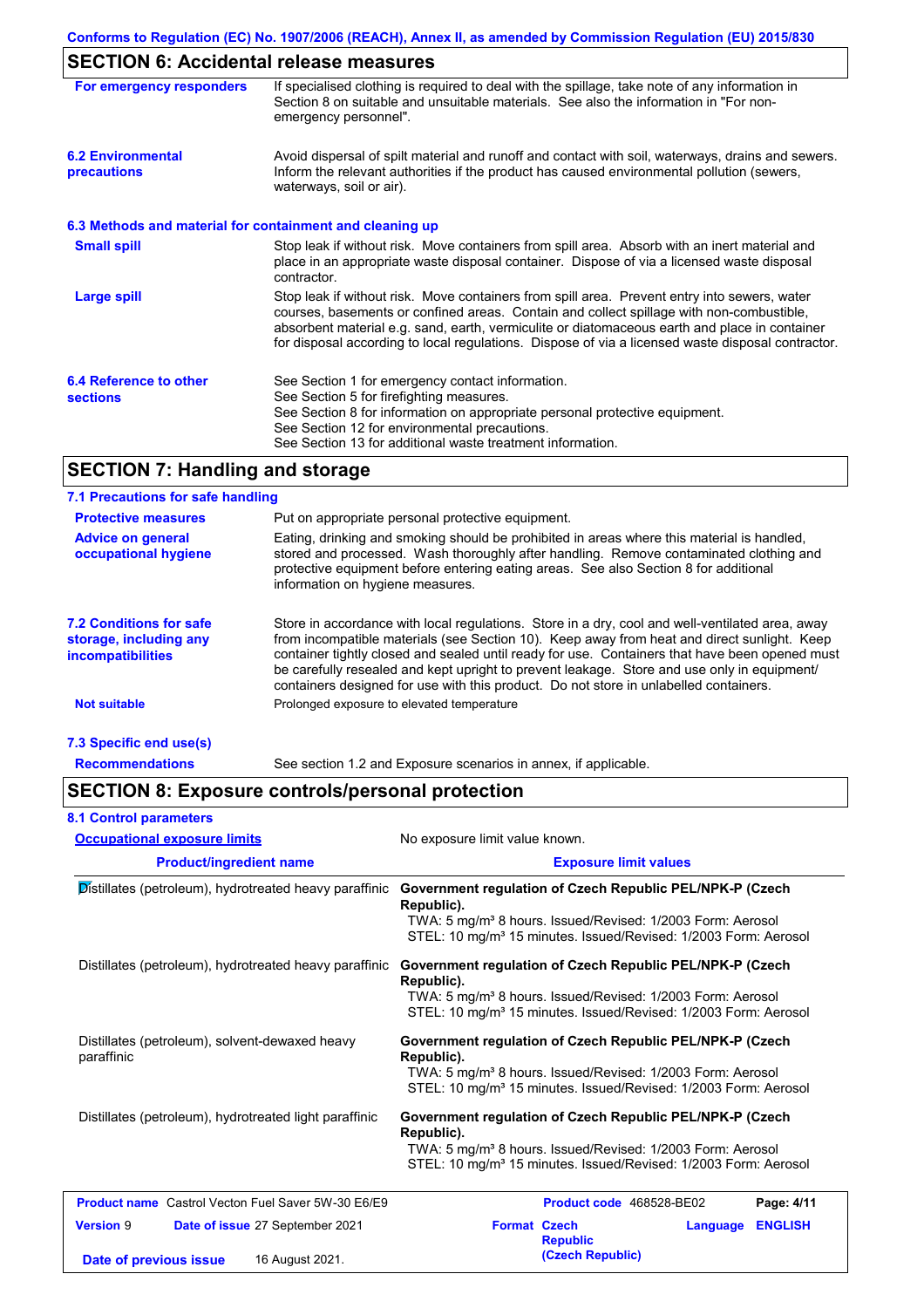### **SECTION 8: Exposure controls/personal protection**

| Distillates (petroleum), solvent-dewaxed light | Government regulation of Czech Republic PEL/NPK-P (Czech                    |
|------------------------------------------------|-----------------------------------------------------------------------------|
| paraffinic                                     | Republic).                                                                  |
|                                                | TWA: 5 mg/m <sup>3</sup> 8 hours. Issued/Revised: 1/2003 Form: Aerosol      |
|                                                | STEL: 10 mg/m <sup>3</sup> 15 minutes. Issued/Revised: 1/2003 Form: Aerosol |

Whilst specific OELs for certain components may be shown in this section, other components may be present in any mist, vapour or dust produced. Therefore, the specific OELs may not be applicable to the product as a whole and are provided for guidance only.

**Recommended monitoring procedures** If this product contains ingredients with exposure limits, personal, workplace atmosphere or biological monitoring may be required to determine the effectiveness of the ventilation or other control measures and/or the necessity to use respiratory protective equipment. Reference should be made to monitoring standards, such as the following: European Standard EN 689 (Workplace atmospheres - Guidance for the assessment of exposure by inhalation to chemical agents for comparison with limit values and measurement strategy) European Standard EN 14042 (Workplace atmospheres - Guide for the application and use of procedures for the assessment of exposure to chemical and biological agents) European Standard EN 482 (Workplace atmospheres - General requirements for the performance of procedures for the measurement of chemical agents) Reference to national guidance documents for methods for the determination of hazardous substances will also be required.

#### **Derived No Effect Level**

No DNELs/DMELs available.

#### **Predicted No Effect Concentration**

No PNECs available

| <b>8.2 Exposure controls</b>                              |                                                                                                                                                                                                                                                                                                                                                                                                                                                                                                                                                                                                                                                                                                                                                                                                                                                                                                                                                                                                         |
|-----------------------------------------------------------|---------------------------------------------------------------------------------------------------------------------------------------------------------------------------------------------------------------------------------------------------------------------------------------------------------------------------------------------------------------------------------------------------------------------------------------------------------------------------------------------------------------------------------------------------------------------------------------------------------------------------------------------------------------------------------------------------------------------------------------------------------------------------------------------------------------------------------------------------------------------------------------------------------------------------------------------------------------------------------------------------------|
| <b>Appropriate engineering</b><br><b>controls</b>         | Provide exhaust ventilation or other engineering controls to keep the relevant airborne<br>concentrations below their respective occupational exposure limits.<br>All activities involving chemicals should be assessed for their risks to health, to ensure<br>exposures are adequately controlled. Personal protective equipment should only be considered<br>after other forms of control measures (e.g. engineering controls) have been suitably evaluated.<br>Personal protective equipment should conform to appropriate standards, be suitable for use, be<br>kept in good condition and properly maintained.<br>Your supplier of personal protective equipment should be consulted for advice on selection and<br>appropriate standards. For further information contact your national organisation for standards.<br>The final choice of protective equipment will depend upon a risk assessment. It is important to<br>ensure that all items of personal protective equipment are compatible. |
| <b>Individual protection measures</b>                     |                                                                                                                                                                                                                                                                                                                                                                                                                                                                                                                                                                                                                                                                                                                                                                                                                                                                                                                                                                                                         |
| <b>Hygiene measures</b>                                   | Wash hands, forearms and face thoroughly after handling chemical products, before eating,<br>smoking and using the lavatory and at the end of the working period. Ensure that eyewash<br>stations and safety showers are close to the workstation location.                                                                                                                                                                                                                                                                                                                                                                                                                                                                                                                                                                                                                                                                                                                                             |
| <b>Respiratory protection</b>                             | In case of insufficient ventilation, wear suitable respiratory equipment.<br>The correct choice of respiratory protection depends upon the chemicals being handled, the<br>conditions of work and use, and the condition of the respiratory equipment. Safety procedures<br>should be developed for each intended application. Respiratory protection equipment should<br>therefore be chosen in consultation with the supplier/manufacturer and with a full assessment<br>of the working conditions.                                                                                                                                                                                                                                                                                                                                                                                                                                                                                                   |
| <b>Eye/face protection</b>                                | Safety glasses with side shields.                                                                                                                                                                                                                                                                                                                                                                                                                                                                                                                                                                                                                                                                                                                                                                                                                                                                                                                                                                       |
| <b>Skin protection</b>                                    |                                                                                                                                                                                                                                                                                                                                                                                                                                                                                                                                                                                                                                                                                                                                                                                                                                                                                                                                                                                                         |
| <b>Hand protection</b>                                    | <b>General Information:</b>                                                                                                                                                                                                                                                                                                                                                                                                                                                                                                                                                                                                                                                                                                                                                                                                                                                                                                                                                                             |
|                                                           | Because specific work environments and material handling practices vary, safety procedures<br>should be developed for each intended application. The correct choice of protective gloves<br>depends upon the chemicals being handled, and the conditions of work and use. Most gloves<br>provide protection for only a limited time before they must be discarded and replaced (even the<br>best chemically resistant gloves will break down after repeated chemical exposures).                                                                                                                                                                                                                                                                                                                                                                                                                                                                                                                        |
|                                                           | Gloves should be chosen in consultation with the supplier / manufacturer and taking account of<br>a full assessment of the working conditions.                                                                                                                                                                                                                                                                                                                                                                                                                                                                                                                                                                                                                                                                                                                                                                                                                                                          |
|                                                           | Recommended: Nitrile gloves.<br><b>Breakthrough time:</b>                                                                                                                                                                                                                                                                                                                                                                                                                                                                                                                                                                                                                                                                                                                                                                                                                                                                                                                                               |
|                                                           | Breakthrough time data are generated by glove manufacturers under laboratory test conditions<br>and represent how long a glove can be expected to provide effective permeation resistance. It<br>is important when following breakthrough time recommendations that actual workplace<br>conditions are taken into account. Always consult with your glove supplier for up-to-date<br>technical information on breakthrough times for the recommended glove type.                                                                                                                                                                                                                                                                                                                                                                                                                                                                                                                                        |
| <b>Product name</b> Castrol Vecton Fuel Saver 5W-30 E6/E9 | <b>Product code</b> 468528-BE02<br>Page: 5/11                                                                                                                                                                                                                                                                                                                                                                                                                                                                                                                                                                                                                                                                                                                                                                                                                                                                                                                                                           |

| <b>Product name</b> Castrol Vecton Fuel Saver 5W-30 E6/E9 |  |                                 | <b>Product code</b> 468528-BE02 |                  | Page: 5/11              |  |
|-----------------------------------------------------------|--|---------------------------------|---------------------------------|------------------|-------------------------|--|
| <b>Version 9</b>                                          |  | Date of issue 27 September 2021 | <b>Format Czech</b>             | <b>Republic</b>  | <b>Language ENGLISH</b> |  |
| Date of previous issue                                    |  | 16 August 2021.                 |                                 | (Czech Republic) |                         |  |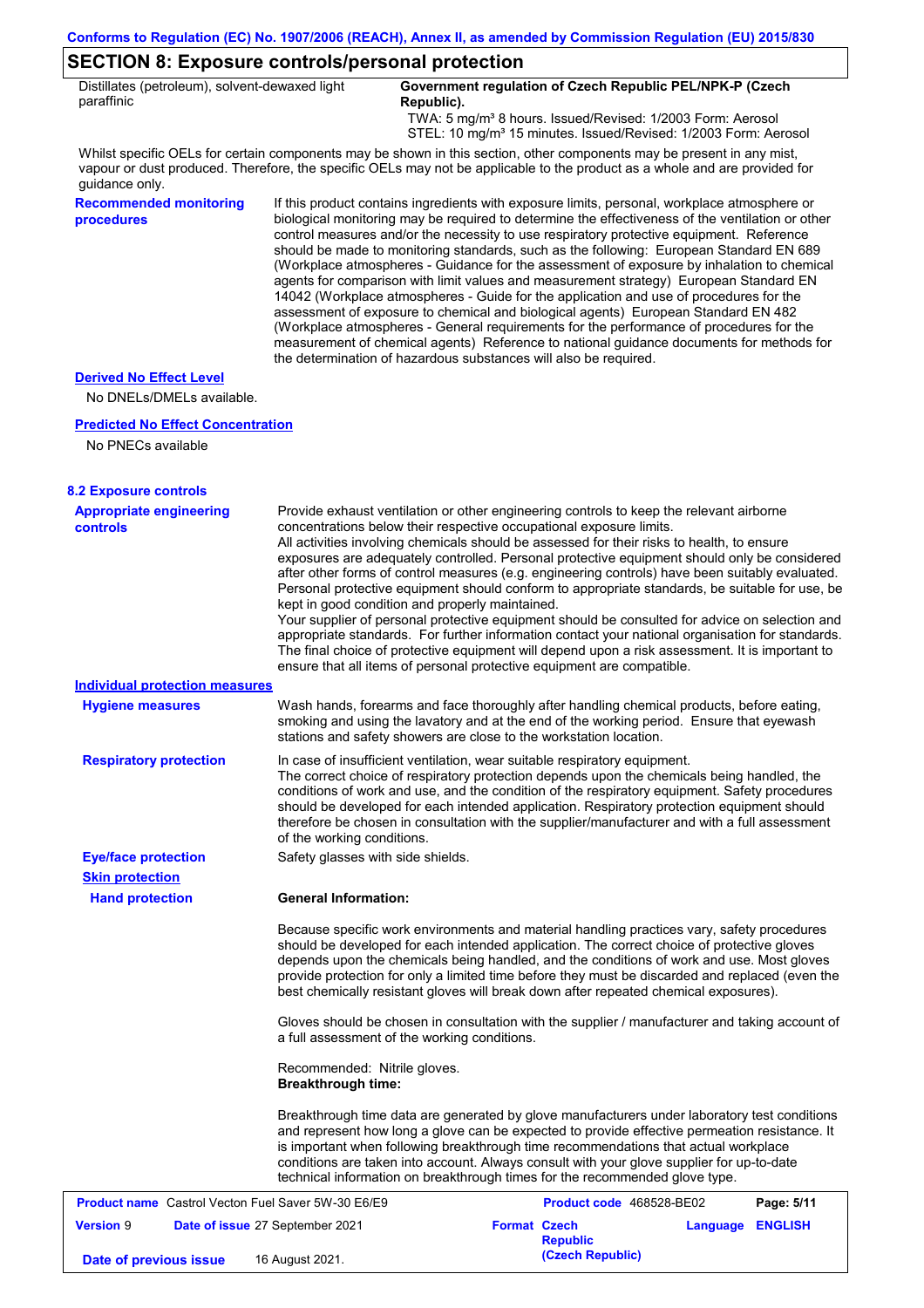# **SECTION 8: Exposure controls/personal protection**

Our recommendations on the selection of gloves are as follows:

Continuous contact:

|                                           | Gloves with a minimum breakthrough time of 240 minutes, or >480 minutes if suitable gloves<br>can be obtained.<br>If suitable gloves are not available to offer that level of protection, gloves with shorter<br>breakthrough times may be acceptable as long as appropriate glove maintenance and<br>replacement regimes are determined and adhered to.                                                                                                                                                                                                                                                                                                         |
|-------------------------------------------|------------------------------------------------------------------------------------------------------------------------------------------------------------------------------------------------------------------------------------------------------------------------------------------------------------------------------------------------------------------------------------------------------------------------------------------------------------------------------------------------------------------------------------------------------------------------------------------------------------------------------------------------------------------|
|                                           | Short-term / splash protection:                                                                                                                                                                                                                                                                                                                                                                                                                                                                                                                                                                                                                                  |
|                                           | Recommended breakthrough times as above.<br>It is recognised that for short-term, transient exposures, gloves with shorter breakthrough times<br>may commonly be used. Therefore, appropriate maintenance and replacement regimes must<br>be determined and rigorously followed.                                                                                                                                                                                                                                                                                                                                                                                 |
|                                           | <b>Glove Thickness:</b>                                                                                                                                                                                                                                                                                                                                                                                                                                                                                                                                                                                                                                          |
|                                           | For general applications, we recommend gloves with a thickness typically greater than 0.35 mm.                                                                                                                                                                                                                                                                                                                                                                                                                                                                                                                                                                   |
|                                           | It should be emphasised that glove thickness is not necessarily a good predictor of glove<br>resistance to a specific chemical, as the permeation efficiency of the glove will be dependent<br>on the exact composition of the glove material. Therefore, glove selection should also be based<br>on consideration of the task requirements and knowledge of breakthrough times.<br>Glove thickness may also vary depending on the glove manufacturer, the glove type and the<br>glove model. Therefore, the manufacturers' technical data should always be taken into account<br>to ensure selection of the most appropriate glove for the task.                |
|                                           | Note: Depending on the activity being conducted, gloves of varying thickness may be required<br>for specific tasks. For example:                                                                                                                                                                                                                                                                                                                                                                                                                                                                                                                                 |
|                                           | • Thinner gloves (down to 0.1 mm or less) may be required where a high degree of manual<br>dexterity is needed. However, these gloves are only likely to give short duration protection and<br>would normally be just for single use applications, then disposed of.                                                                                                                                                                                                                                                                                                                                                                                             |
|                                           | • Thicker gloves (up to 3 mm or more) may be required where there is a mechanical (as well<br>as a chemical) risk i.e. where there is abrasion or puncture potential.                                                                                                                                                                                                                                                                                                                                                                                                                                                                                            |
| <b>Skin and body</b>                      | Use of protective clothing is good industrial practice.<br>Personal protective equipment for the body should be selected based on the task being<br>performed and the risks involved and should be approved by a specialist before handling this<br>product.<br>Cotton or polyester/cotton overalls will only provide protection against light superficial<br>contamination that will not soak through to the skin. Overalls should be laundered on a regular<br>basis. When the risk of skin exposure is high (e.g. when cleaning up spillages or if there is a<br>risk of splashing) then chemical resistant aprons and/or impervious chemical suits and boots |
| <b>Refer to standards:</b>                | will be required.<br>Respiratory protection: EN 529<br>Gloves: EN 420, EN 374<br>Eye protection: EN 166<br>Filtering half-mask: EN 149<br>Filtering half-mask with valve: EN 405<br>Half-mask: EN 140 plus filter<br>Full-face mask: EN 136 plus filter<br>Particulate filters: EN 143<br>Gas/combined filters: EN 14387                                                                                                                                                                                                                                                                                                                                         |
| <b>Environmental exposure</b><br>controls | Emissions from ventilation or work process equipment should be checked to ensure they<br>comply with the requirements of environmental protection legislation. In some cases, fume<br>scrubbers, filters or engineering modifications to the process equipment will be necessary to<br>reduce emissions to acceptable levels.                                                                                                                                                                                                                                                                                                                                    |

|                        | <b>Product name</b> Castrol Vecton Fuel Saver 5W-30 E6/E9 |                     | Product code 468528-BE02 | Page: 6/11              |
|------------------------|-----------------------------------------------------------|---------------------|--------------------------|-------------------------|
| <b>Version 9</b>       | Date of issue 27 September 2021                           | <b>Format Czech</b> | <b>Republic</b>          | <b>Language ENGLISH</b> |
| Date of previous issue | 16 August 2021.                                           |                     | (Czech Republic)         |                         |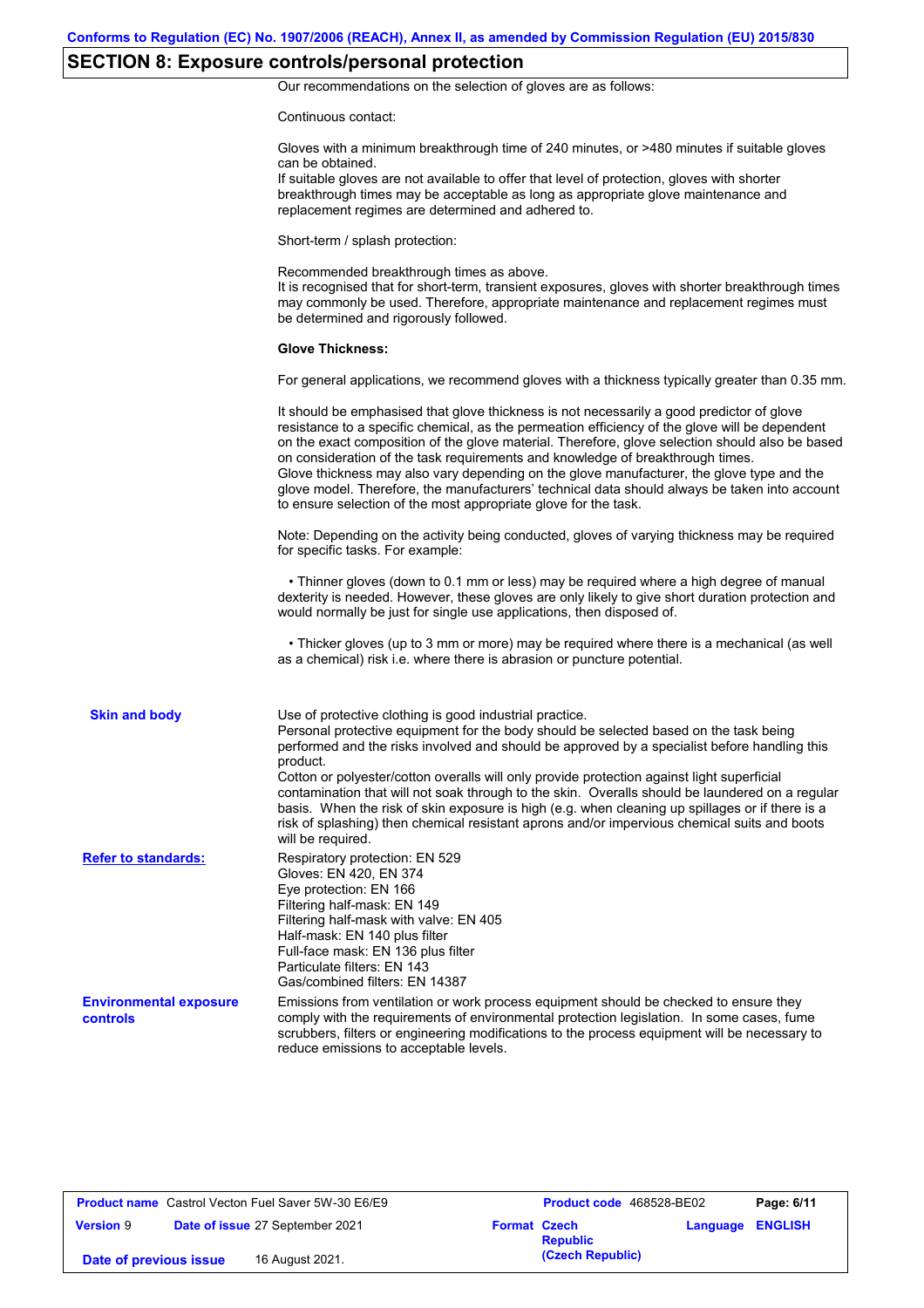### **SECTION 9: Physical and chemical properties**

**9.1 Information on basic physical and chemical properties**

| Liquid.                                                                                                                             |
|-------------------------------------------------------------------------------------------------------------------------------------|
| Amber. [Light]                                                                                                                      |
| Not available                                                                                                                       |
| Not available.                                                                                                                      |
| Not applicable.                                                                                                                     |
| Not available.                                                                                                                      |
| Not available.                                                                                                                      |
| $-48 °C$                                                                                                                            |
| Closed cup: 199°C (390.2°F) [Pensky-Martens.]<br>Open cup: 228°C (442.4°F) [Cleveland.]                                             |
| Not available                                                                                                                       |
| Not available.                                                                                                                      |
| Not available.                                                                                                                      |
| Not available.                                                                                                                      |
| Not available.                                                                                                                      |
| Not available.                                                                                                                      |
| <1000 kg/m <sup>3</sup> (<1 g/cm <sup>3</sup> ) at 15 <sup>°</sup> C                                                                |
| insoluble in water.                                                                                                                 |
| Not available.                                                                                                                      |
| Not available.                                                                                                                      |
| Not available.                                                                                                                      |
| Kinematic: 69.47 mm <sup>2</sup> /s (69.47 cSt) at 40°C<br>Kinematic: 11.5 to 12.29 mm <sup>2</sup> /s (11.5 to 12.29 cSt) at 100°C |
| Not available.                                                                                                                      |
| Not available.                                                                                                                      |
|                                                                                                                                     |

#### **9.2 Other information**

No additional information.

### **10.6 Hazardous decomposition products 10.4 Conditions to avoid** Avoid all possible sources of ignition (spark or flame). Under normal conditions of storage and use, hazardous decomposition products should not be produced. **10.2 Chemical stability** The product is stable. **10.5 Incompatible materials 10.3 Possibility of hazardous reactions** Under normal conditions of storage and use, hazardous reactions will not occur. Under normal conditions of storage and use, hazardous polymerisation will not occur. **SECTION 10: Stability and reactivity 10.1 Reactivity** No specific test data available for this product. Refer to Conditions to avoid and Incompatible materials for additional information. Reactive or incompatible with the following materials: oxidising materials.

### **SECTION 11: Toxicological information**

| 11.1 Information on toxicological effects                                                           |                                                  |                     |                  |          |                |
|-----------------------------------------------------------------------------------------------------|--------------------------------------------------|---------------------|------------------|----------|----------------|
| <b>Acute toxicity estimates</b>                                                                     |                                                  |                     |                  |          |                |
| Not available.                                                                                      |                                                  |                     |                  |          |                |
| <b>Information on likely</b><br>routes of exposure                                                  | Routes of entry anticipated: Dermal, Inhalation. |                     |                  |          |                |
| <b>Potential acute health effects</b>                                                               |                                                  |                     |                  |          |                |
| <b>Product name</b> Castrol Vecton Fuel Saver 5W-30 E6/E9<br>Product code 468528-BE02<br>Page: 7/11 |                                                  |                     |                  |          |                |
| <b>Version 9</b>                                                                                    | Date of issue 27 September 2021                  | <b>Format Czech</b> | <b>Republic</b>  | Language | <b>ENGLISH</b> |
| Date of previous issue                                                                              | 16 August 2021.                                  |                     | (Czech Republic) |          |                |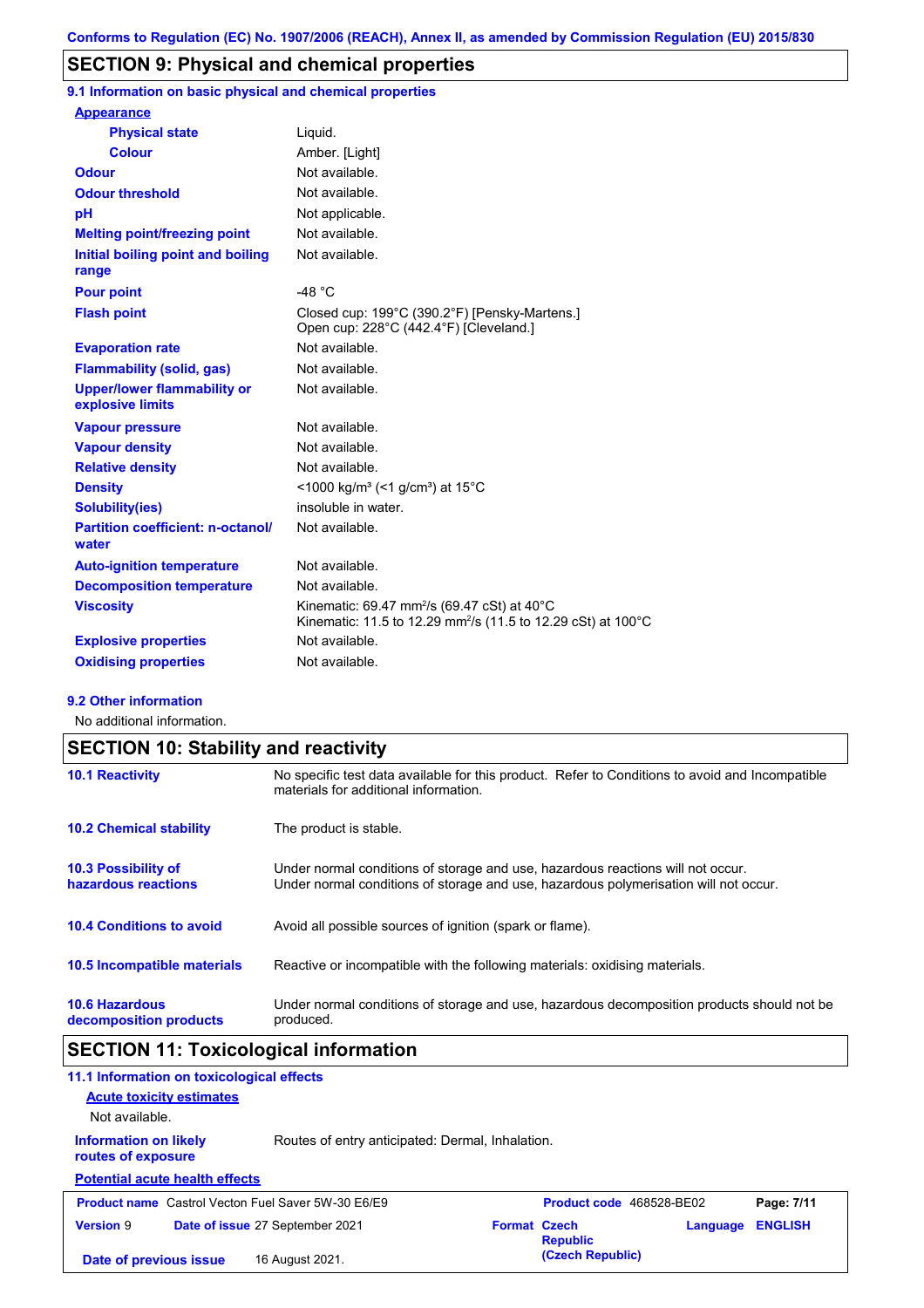# **SECTION 11: Toxicological information**

| <b>Inhalation</b>                       | Vapour inhalation under ambient conditions is not normally a problem due to low vapour<br>pressure.                                                                                                                                                                                                                                                                                                             |
|-----------------------------------------|-----------------------------------------------------------------------------------------------------------------------------------------------------------------------------------------------------------------------------------------------------------------------------------------------------------------------------------------------------------------------------------------------------------------|
| Ingestion                               | No known significant effects or critical hazards.                                                                                                                                                                                                                                                                                                                                                               |
| <b>Skin contact</b>                     | Defatting to the skin. May cause skin dryness and irritation.                                                                                                                                                                                                                                                                                                                                                   |
| <b>Eye contact</b>                      | No known significant effects or critical hazards.                                                                                                                                                                                                                                                                                                                                                               |
|                                         | Symptoms related to the physical, chemical and toxicological characteristics                                                                                                                                                                                                                                                                                                                                    |
| <b>Inhalation</b>                       | No specific data.                                                                                                                                                                                                                                                                                                                                                                                               |
| <b>Ingestion</b>                        | No specific data.                                                                                                                                                                                                                                                                                                                                                                                               |
| <b>Skin contact</b>                     | Adverse symptoms may include the following:<br>irritation<br>dryness<br>cracking                                                                                                                                                                                                                                                                                                                                |
| <b>Eye contact</b>                      | No specific data.                                                                                                                                                                                                                                                                                                                                                                                               |
|                                         | Delayed and immediate effects as well as chronic effects from short and long-term exposure                                                                                                                                                                                                                                                                                                                      |
| <b>Inhalation</b>                       | Overexposure to the inhalation of airborne droplets or aerosols may cause irritation of the<br>respiratory tract.                                                                                                                                                                                                                                                                                               |
| <b>Ingestion</b>                        | Ingestion of large quantities may cause nausea and diarrhoea.                                                                                                                                                                                                                                                                                                                                                   |
| <b>Skin contact</b>                     | Prolonged or repeated contact can defat the skin and lead to irritation and/or dermatitis.                                                                                                                                                                                                                                                                                                                      |
| <b>Eye contact</b>                      | Potential risk of transient stinging or redness if accidental eye contact occurs.                                                                                                                                                                                                                                                                                                                               |
| <b>Potential chronic health effects</b> |                                                                                                                                                                                                                                                                                                                                                                                                                 |
| <b>General</b>                          | <b>USED ENGINE OILS</b><br>Combustion products resulting from the operation of internal combustion engines contaminate<br>engine oils during use. Used engine oil may contain hazardous components which have the<br>potential to cause skin cancer. Frequent or prolonged contact with all types and makes of used<br>engine oil must therefore be avoided and a high standard of personal hygiene maintained. |
| <b>Carcinogenicity</b>                  | No known significant effects or critical hazards.                                                                                                                                                                                                                                                                                                                                                               |
| <b>Mutagenicity</b>                     | No known significant effects or critical hazards.                                                                                                                                                                                                                                                                                                                                                               |
| <b>Developmental effects</b>            | No known significant effects or critical hazards.                                                                                                                                                                                                                                                                                                                                                               |
| <b>Fertility effects</b>                | No known significant effects or critical hazards.                                                                                                                                                                                                                                                                                                                                                               |
|                                         |                                                                                                                                                                                                                                                                                                                                                                                                                 |

### **SECTION 12: Ecological information**

### **12.1 Toxicity**

**Environmental hazards** Not classified as dangerous

#### **12.2 Persistence and degradability**

Partially biodegradable.

#### **12.3 Bioaccumulative potential**

This product is not expected to bioaccumulate through food chains in the environment.

| <b>12.4 Mobility in soil</b>                            |                                                                      |
|---------------------------------------------------------|----------------------------------------------------------------------|
| <b>Soil/water partition</b><br><b>coefficient (Koc)</b> | Not available.                                                       |
| <b>Mobility</b>                                         | Spillages may penetrate the soil causing ground water contamination. |

#### **12.5 Results of PBT and vPvB assessment**

Product does not meet the criteria for PBT or vPvB according to Regulation (EC) No. 1907/2006, Annex XIII.

### **12.6 Other adverse effects Other ecological information**

Spills may form a film on water surfaces causing physical damage to organisms. Oxygen transfer could also be impaired.

| <b>Product name</b> Castrol Vecton Fuel Saver 5W-30 E6/E9 |  |                                 | <b>Product code</b> 468528-BE02 |                  | Page: 8/11              |  |
|-----------------------------------------------------------|--|---------------------------------|---------------------------------|------------------|-------------------------|--|
| <b>Version 9</b>                                          |  | Date of issue 27 September 2021 | <b>Format Czech</b>             | <b>Republic</b>  | <b>Language ENGLISH</b> |  |
| Date of previous issue                                    |  | 16 August 2021.                 |                                 | (Czech Republic) |                         |  |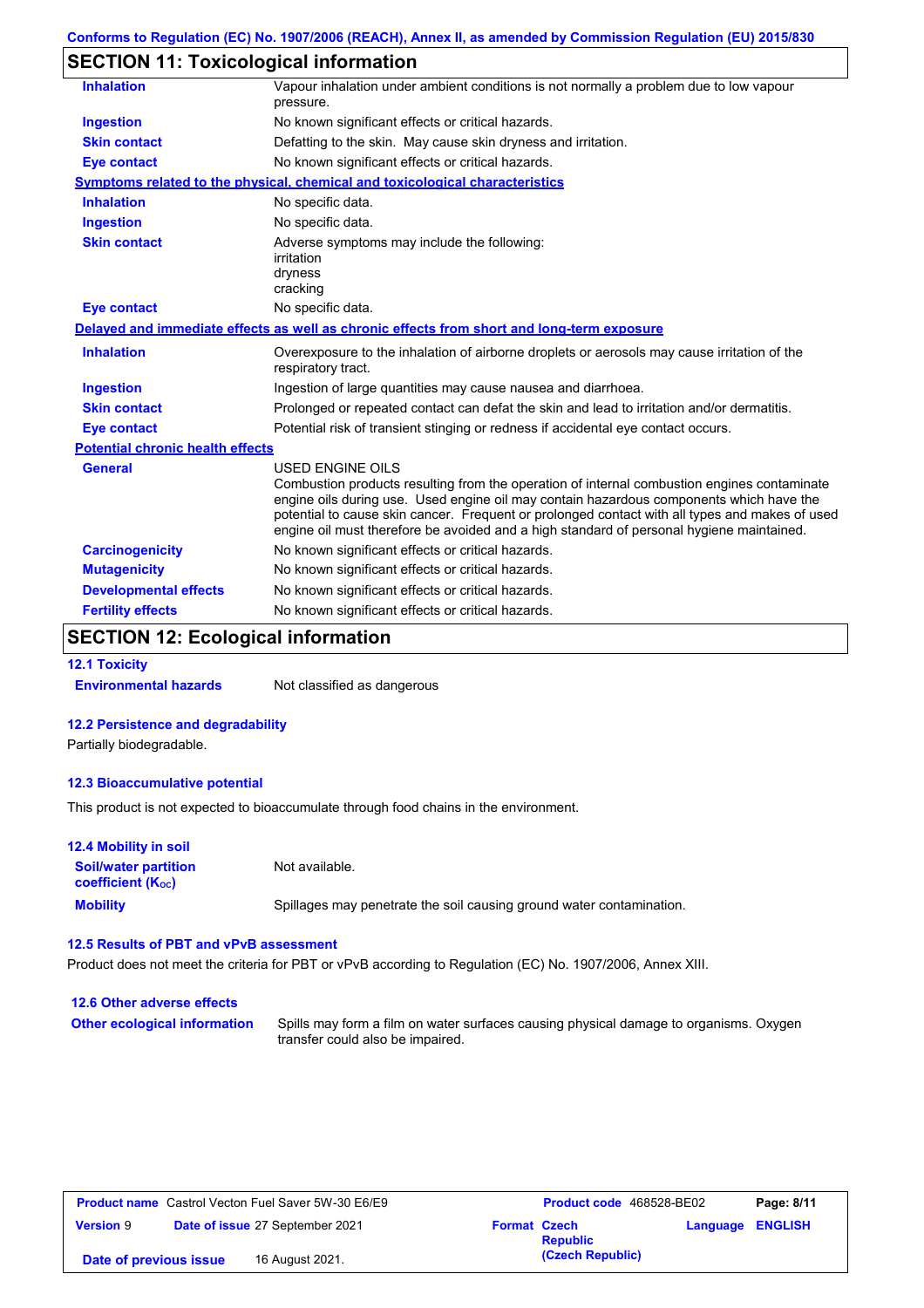### **SECTION 13: Disposal considerations**

### **13.1 Waste treatment methods**

#### **Product**

**Methods of disposal**

Where possible, arrange for product to be recycled. Dispose of via an authorised person/ licensed waste disposal contractor in accordance with local regulations.

**Hazardous waste** Yes.

**European waste catalogue (EWC)**

| Waste code                                                                                                                                                                                                                     | <b>Waste designation</b>                |  |
|--------------------------------------------------------------------------------------------------------------------------------------------------------------------------------------------------------------------------------|-----------------------------------------|--|
| $130208*$                                                                                                                                                                                                                      | other engine, gear and lubricating oils |  |
| The contract and the finish design and a security of an includible contracts and an increased and a second contract of the contract of the contract of the contract of the contract of the contract of the contract of the con |                                         |  |

However, deviation from the intended use and/or the presence of any potential contaminants may require an alternative waste disposal code to be assigned by the end user.

#### **Packaging**

| - ----------               |                                                                                                                                                                                                                                         |
|----------------------------|-----------------------------------------------------------------------------------------------------------------------------------------------------------------------------------------------------------------------------------------|
| <b>Methods of disposal</b> | Where possible, arrange for product to be recycled. Dispose of via an authorised person/<br>licensed waste disposal contractor in accordance with local regulations.                                                                    |
| <b>Special precautions</b> | This material and its container must be disposed of in a safe way. Empty containers or liners<br>may retain some product residues. Avoid dispersal of spilt material and runoff and contact with<br>soil, waterways, drains and sewers. |
| <b>References</b>          | Commission 2014/955/EU<br>Directive 2008/98/EC                                                                                                                                                                                          |

### **SECTION 14: Transport information**

|                                                | <b>ADR/RID</b> | <b>ADN</b>     | <b>IMDG</b>    | <b>IATA</b>    |
|------------------------------------------------|----------------|----------------|----------------|----------------|
| 14.1 UN number                                 | Not regulated. | Not regulated. | Not regulated. | Not regulated. |
| 14.2 UN proper<br>shipping name                |                |                |                |                |
| <b>14.3 Transport</b><br>hazard class(es)      |                |                |                |                |
| 14.4 Packing<br>group                          |                |                |                |                |
| 14.5<br><b>Environmental</b><br><b>hazards</b> | No.            | No.            | No.            | No.            |
| <b>Additional</b><br>information               |                |                |                |                |

**14.6 Special precautions for user** Not available.

| <b>14.7 Transport in bulk</b> | Not available. |
|-------------------------------|----------------|
| according to <b>IMO</b>       |                |
| <b>instruments</b>            |                |

### **SECTION 15: Regulatory information**

**15.1 Safety, health and environmental regulations/legislation specific for the substance or mixture**

**EU Regulation (EC) No. 1907/2006 (REACH)**

**Annex XIV - List of substances subject to authorisation Substances of very high concern** None of the components are listed. None of the components are listed. **Annex XIV**

**EU Regulation (EC) No. 1907/2006 (REACH)**

| <b>Product name</b> Castrol Vecton Fuel Saver 5W-30 E6/E9 |  | <b>Product code</b> 468528-BE02 |                     | Page: 9/11       |                  |  |
|-----------------------------------------------------------|--|---------------------------------|---------------------|------------------|------------------|--|
| <b>Version 9</b>                                          |  | Date of issue 27 September 2021 | <b>Format Czech</b> | <b>Republic</b>  | Language ENGLISH |  |
| Date of previous issue                                    |  | 16 August 2021.                 |                     | (Czech Republic) |                  |  |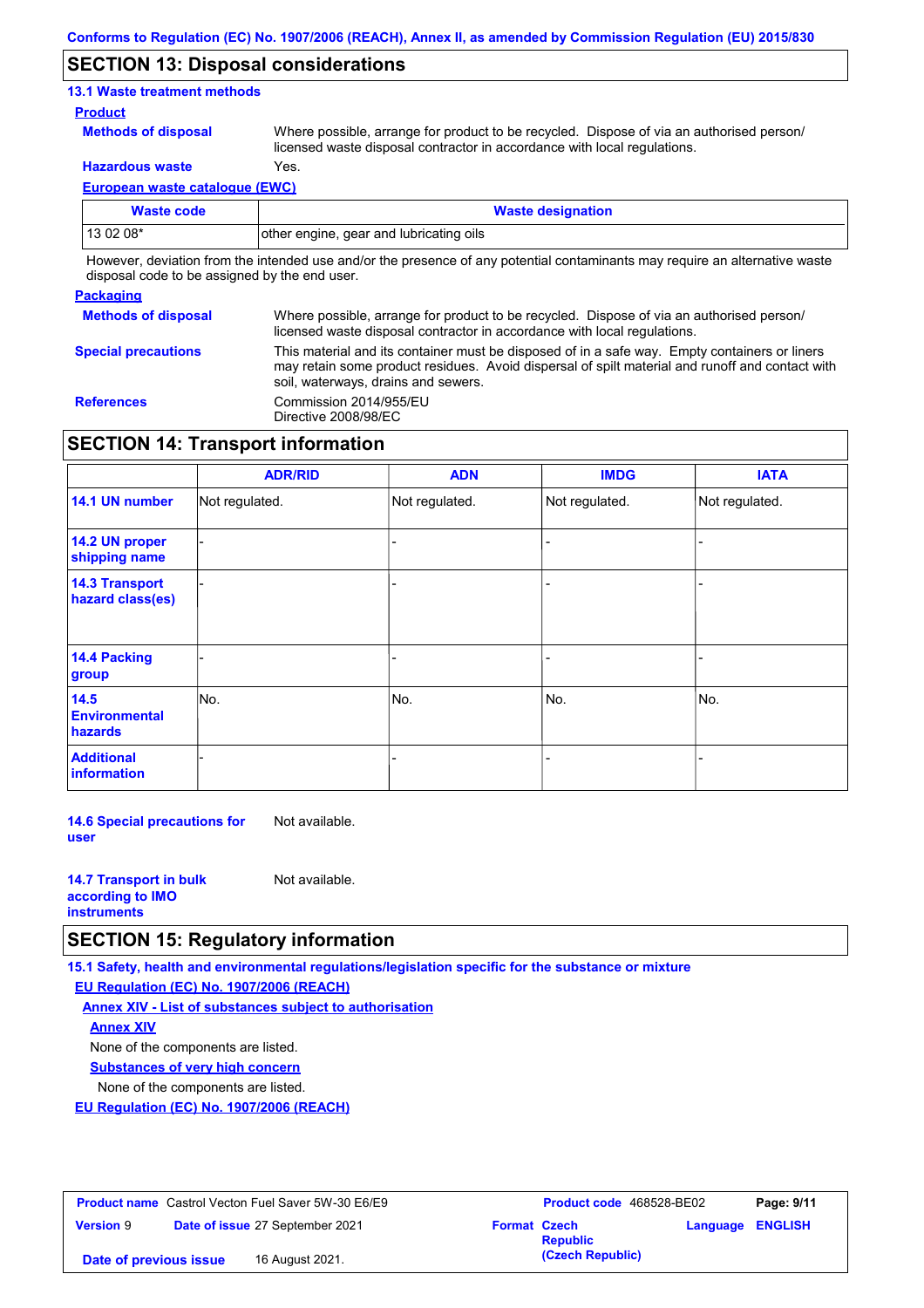# **SECTION 15: Regulatory information**

| <b>Annex XVII - Restrictions</b>                                | Not applicable.                                                                                                                |
|-----------------------------------------------------------------|--------------------------------------------------------------------------------------------------------------------------------|
| on the manufacture.                                             |                                                                                                                                |
| placing on the market                                           |                                                                                                                                |
| and use of certain                                              |                                                                                                                                |
| dangerous substances,<br>mixtures and articles                  |                                                                                                                                |
| <b>Other regulations</b>                                        |                                                                                                                                |
| <b>REACH Status</b>                                             |                                                                                                                                |
|                                                                 | The company, as identified in Section 1, sells this product in the EU in compliance with the<br>current requirements of REACH. |
| <b>United States inventory</b><br>(TSCA 8b)                     | All components are active or exempted.                                                                                         |
| <b>Australia inventory (AICS)</b>                               | All components are listed or exempted.                                                                                         |
| <b>Canada inventory</b>                                         | All components are listed or exempted.                                                                                         |
| <b>China inventory (IECSC)</b>                                  | At least one component is not listed.                                                                                          |
| <b>Japan inventory (ENCS)</b>                                   | All components are listed or exempted.                                                                                         |
| <b>Korea inventory (KECI)</b>                                   | All components are listed or exempted.                                                                                         |
| <b>Philippines inventory</b><br>(PICCS)                         | All components are listed or exempted.                                                                                         |
| <b>Taiwan Chemical</b><br><b>Substances Inventory</b><br>(TCSI) | All components are listed or exempted.                                                                                         |
| Ozone depleting substances (1005/2009/EU)                       |                                                                                                                                |
| Not listed.                                                     |                                                                                                                                |
| Prior Informed Consent (PIC) (649/2012/EU)                      |                                                                                                                                |
| Not listed.                                                     |                                                                                                                                |
| <b>EU - Water framework directive - Priority substances</b>     |                                                                                                                                |
| None of the components are listed.                              |                                                                                                                                |
| <b>Seveso Directive</b>                                         |                                                                                                                                |
| This product is not controlled under the Seveso Directive.      |                                                                                                                                |
|                                                                 |                                                                                                                                |
|                                                                 |                                                                                                                                |
|                                                                 |                                                                                                                                |

| <b>15.2 Chemical safety</b> | A Chemical Safety Assessment has been carried out for one or more of the substances within  |
|-----------------------------|---------------------------------------------------------------------------------------------|
| assessment                  | this mixture. A Chemical Safety Assessment has not been carried out for the mixture itself. |

# **SECTION 16: Other information**

| <b>Abbreviations and acronyms</b>                         | ADN = European Provisions concerning the International Carriage of Dangerous Goods by<br>Inland Waterway<br>ADR = The European Agreement concerning the International Carriage of Dangerous Goods by<br>Road<br>ATE = Acute Toxicity Estimate<br><b>BCF</b> = Bioconcentration Factor<br>CAS = Chemical Abstracts Service<br>CLP = Classification, Labelling and Packaging Regulation [Regulation (EC) No. 1272/2008]<br>CSA = Chemical Safety Assessment<br>CSR = Chemical Safety Report<br><b>DMEL = Derived Minimal Effect Level</b><br>DNEL = Derived No Effect Level<br>EINECS = European Inventory of Existing Commercial chemical Substances<br>ES = Exposure Scenario<br>EUH statement = CLP-specific Hazard statement<br>EWC = European Waste Catalogue<br>GHS = Globally Harmonized System of Classification and Labelling of Chemicals<br>IATA = International Air Transport Association<br>IBC = Intermediate Bulk Container<br><b>IMDG</b> = International Maritime Dangerous Goods<br>LogPow = logarithm of the octanol/water partition coefficient<br>MARPOL = International Convention for the Prevention of Pollution From Ships, 1973 as<br>modified by the Protocol of 1978. ("Marpol" = marine pollution)<br>OECD = Organisation for Economic Co-operation and Development<br>PBT = Persistent. Bioaccumulative and Toxic<br><b>PNEC = Predicted No Effect Concentration</b> |                     |                                     |          |                |
|-----------------------------------------------------------|--------------------------------------------------------------------------------------------------------------------------------------------------------------------------------------------------------------------------------------------------------------------------------------------------------------------------------------------------------------------------------------------------------------------------------------------------------------------------------------------------------------------------------------------------------------------------------------------------------------------------------------------------------------------------------------------------------------------------------------------------------------------------------------------------------------------------------------------------------------------------------------------------------------------------------------------------------------------------------------------------------------------------------------------------------------------------------------------------------------------------------------------------------------------------------------------------------------------------------------------------------------------------------------------------------------------------------------------------------------------------------------------------|---------------------|-------------------------------------|----------|----------------|
|                                                           | REACH = Registration, Evaluation, Authorisation and Restriction of Chemicals Regulation                                                                                                                                                                                                                                                                                                                                                                                                                                                                                                                                                                                                                                                                                                                                                                                                                                                                                                                                                                                                                                                                                                                                                                                                                                                                                                          |                     |                                     |          |                |
| <b>Product name</b> Castrol Vecton Fuel Saver 5W-30 E6/E9 |                                                                                                                                                                                                                                                                                                                                                                                                                                                                                                                                                                                                                                                                                                                                                                                                                                                                                                                                                                                                                                                                                                                                                                                                                                                                                                                                                                                                  |                     | Product code 468528-BE02            |          | Page: 10/11    |
| <b>Version 9</b><br>Date of previous issue                | Date of issue 27 September 2021<br>16 August 2021.                                                                                                                                                                                                                                                                                                                                                                                                                                                                                                                                                                                                                                                                                                                                                                                                                                                                                                                                                                                                                                                                                                                                                                                                                                                                                                                                               | <b>Format Czech</b> | <b>Republic</b><br>(Czech Republic) | Language | <b>ENGLISH</b> |